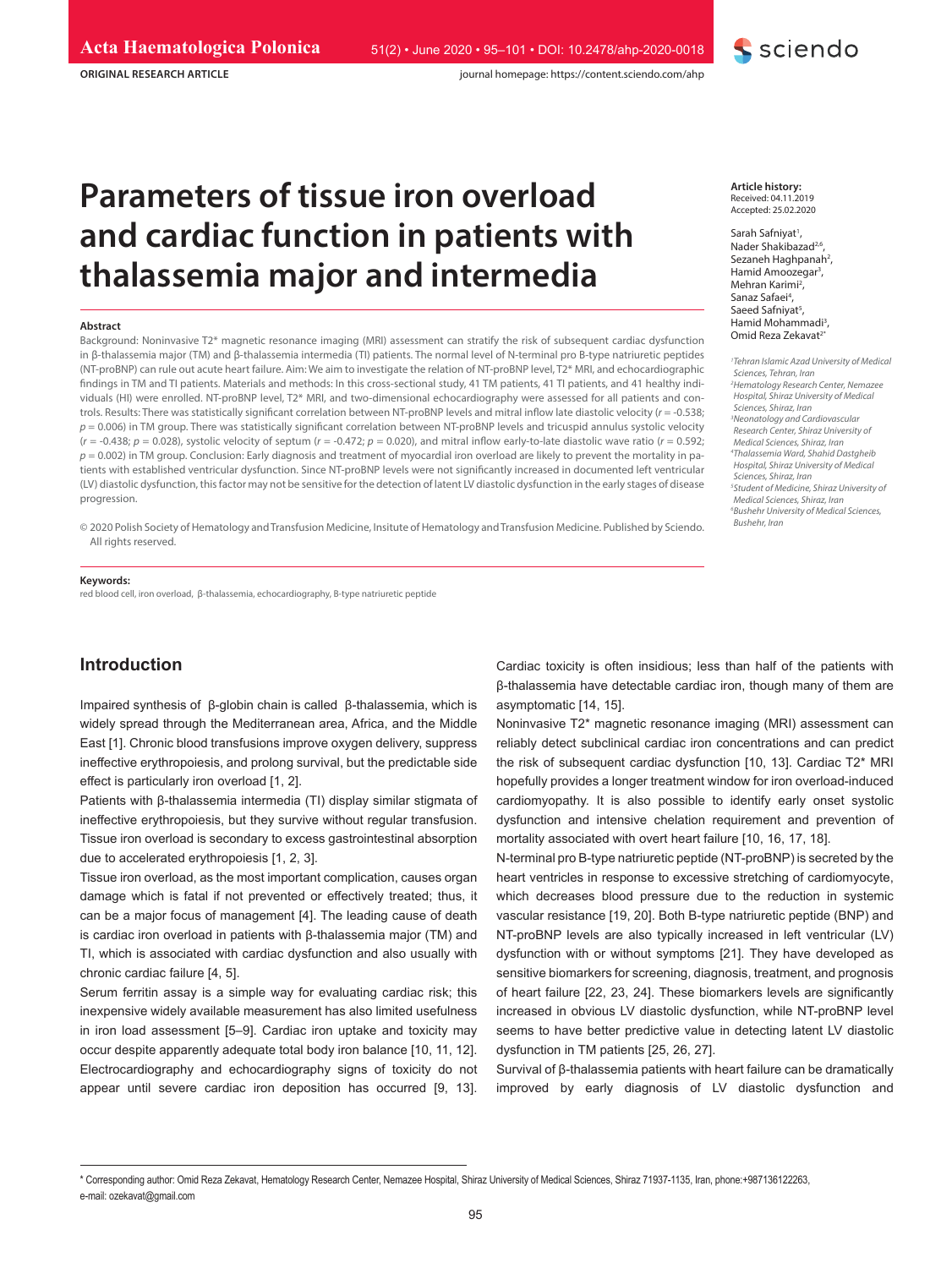intensification of iron chelation therapy. Thus, we decided to investigate the association of NT-proBNP level with echocardiographic findings of asymptomatic LV diastolic dysfunction, T2\* MRI's subclinical cardiac iron concentrations assessment, and serum ferritin level.

## **Patients and methods**

#### *Study design and patients*

This is a cross-sectional case–control study on TM and TI patients, who had been registered in thalassemia ward, affiliated to Shiraz University of Medical Sciences, from January 2015 to December 2015. We enrolled 41 TM patients who had been under regular follow-up and received regular blood transfusion every 3–4 weeks before the age of 2 in order to maintain the hemoglobin levels above 9.5 g/dL. All patients received iron chelation therapy before the age of 4. In addition, 41 TI patients who have occasionally transfused and under regular follow-up were enrolled in this study. Only 15 patients (33%) from TI group were under regular iron chelation therapy.

Furthermore, all enrolled patients had clinical and hematological data records including regular vital signs and growth measurements, duration and types of iron chelator, regular cardiovascular assessment such as cardiologist consultation, and echocardiography.

Similarly, 41 healthy individuals (HI) as control group without positive history of cardiovascular disease and clinical or paraclinical cardiovascular evidence were randomly selected from day clinic visitors. This study protocol was approved by the institutional ethics committee and all enrolled patients and/or guardians signed written informed consent.

## *Clinical and biochemical variables*

We recorded mean of hemoglobin level during last 6 months, mean serum ferritin level in last year, the latest renal function tests (blood urea nitrogen and creatinine), liver function tests (alanine aminotransferase, aspartate transaminase, alkaline phosphatase, albumin, total bilirubin, and direct bilirubin), uric acid of case groups (TM and TI patients), and serum level of NT-proBNP of cases (TM and TI patients) and control groups.

NT-proBNP measurements were performed with Siemens competitive enzyme immunoassay kit (Siemens healthcare diagnostics, Marburg, Germany). As a general guideline, 90% of young healthy adults have NT-proBNP < 70 pg/mL [28].

## *T2\* MRI*

T2\* MRI was performed by Siemens 1.5 Tesla (T) MRI (Siemens Healthcare GmbH, Germany). Result showing > 20 ms indicates no significant iron loading, 10–19 ms indicates mild-to-moderate iron loading, and < 10 ms indicates severe cardiac iron loading associated with severe LV dysfunction [10].

#### *Echocardiography mode*

Echocardiography was performed by Mindray DC7 (China, Shanghai) echocardiography machine using a 3 MHz probe. To evaluate systolic

and diastolic functions, all M-mode, two-dimensional (2D), Doppler, and pulse tissue Doppler echocardiographic measures were performed by a cardiologist in left lateral decubitus position.

#### *Statistical analysis*

All tests were performed using SPSS 21 software package (SPSS, Chicago, IL). Data were presented as mean, standard deviation, and percentage. Normality of data was checked by Kolmogorov-Smirnov test. Comparison of continuous variables between the three groups was determined by Student's *t*-test and Mann-Whitney *U* test as appropriate. Chi-squared test was used to compare qualitative variables between two or more groups of patients. One-way analysis of variance (ANOVA) was used to assess the differences among  $\geq 3$ consecutive groups, and post hoc adjustments for multiple comparisons were assessed using Bonferroni's method. Correlation of NT-proBNP with quantitative parameters was estimated using Pearson correlation test. The *p*-value < 0.05 was considered to be statistically significant.

## **Result**

#### *Clinical and laboratory findings*

Mean age of the patients was  $26.3 \pm 7.5$  years (ranged 8-40 years) including 35 females and 6 males in TM group, 21 females and 20 males in TI group, and mean age of HI group was 28.6 ± 11.6 (ranged 8–35 years) including 8 females and 33 males. There were no significant age differences among the three groups (*p* > 0.05).

The highest mean serum ferritin level was found in TM, then TI, and the least in HI with significant difference between groups (*p* < 0.001, Tab. I).The mean serum NT-proBNP level in all group was in

| Table I. The mean of ferritin, T2*MRI, and NT-proBNP in TI, TM, |  |  |
|-----------------------------------------------------------------|--|--|
| and HI groups                                                   |  |  |

|                       |                   | 95% CI             |  |  |
|-----------------------|-------------------|--------------------|--|--|
| <b>Parameters (N)</b> | $Mean \pm SD$     |                    |  |  |
|                       |                   | <b>Lower-Upper</b> |  |  |
| <b>Ferritin</b>       |                   |                    |  |  |
| TI(37)                | $403.7 \pm 273.7$ | 322.9-490.9        |  |  |
| TM (41)               | $2141.2 + 1922.1$ | 1658.5-2840        |  |  |
| HI (14)               | $86.8 \pm 28.2$   | $71.6 - 101.4$     |  |  |
| Total (92)            | $1129.8 \pm 1580$ | 834.2-1496.8       |  |  |
| T <sub>2</sub> * MRI  |                   |                    |  |  |
| TI(33)                | $33.1 \pm 12.5$   | $29.3 \pm 37.9$    |  |  |
| TM (38)               | $25.4 \pm 14.7$   | $21.0 \pm 30.2$    |  |  |
| HI(ND)                | <b>ND</b>         | <b>ND</b>          |  |  |
| <b>Total (71)</b>     | $29 + 14.1$       | $26 + 32.4$        |  |  |
| NT-proBNP             |                   |                    |  |  |
| TI(40)                | $45.8 \pm 61.6$   | $20.1 - 101.1$     |  |  |
| TM (39)               | $17.8 \pm 17.1$   | $13.9 - 24.2$      |  |  |
| HI (14)               | $12.9 \pm 1.7$    | $12 - 13.9$        |  |  |
| <b>Total (93)</b>     | $29.1 + 44.1$     | $21.5 - 39.6$      |  |  |

*ND – not done; TI – β-thalassemia intermedia; TM – β-thalassemia major; HI – healthy individual*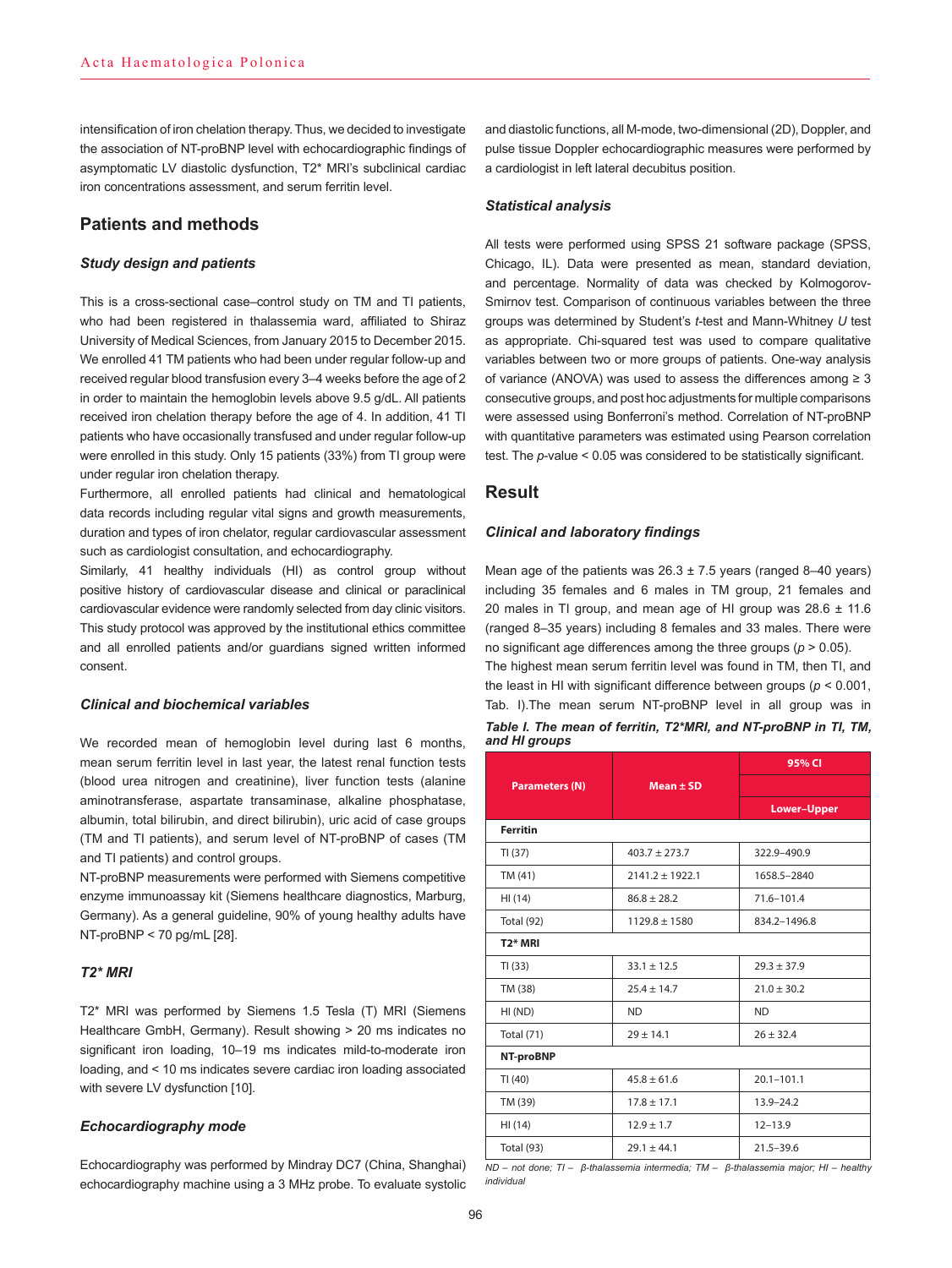normal range, but the highest was found in TI group with significant difference between two other groups (TM and HI)  $(p = 0.008,$  Tab. I). No statistical difference was detected between TM and HI groups. Only three patients in TI group had NT-proBNP > 70 pg/mL.

#### *Echocardiographic parameters*

Mean of ejection fraction (EF) was not different in three groups (EF in TM: 71%, EF in TI: 70%, and EF in HI: 71%; *p* = 0.8). Five patients had systolic dysfunction (EF < 55%), four patients in TM group, and one patient in TI group. None of these cases had T2\* MRI < 20 or high NT-proBNP level.

TI group had statistically higher mean values for LV internal dimension in diastole (LVIDd), end diastolic LV volume (EDV), LV internal dimension in systole (LVIDs), and stroke volume (SV) rather than other two groups (TM and control have no difference in M-mode data) (Tab. II). Interestingly, abnormal LVIDd that indicated dilated LV (LVIDd > 5.6) had the highest prevalence in TI group (8 cases out of total 9 cases).

The group with high LVIDd (LVIDd > 5.6) had higher NT-proBNP level (79.7 vs. 20.4 with *p* < 0.001) but not statistically different ferritin level (*p* = 0.06). Results of T\* MRI were >20 ms in both groups with borderline difference (34.2 in high LVIDd vs 28.4 in normal LVIDd,  $p = 0.043$ ).

#### *Diastolic function evaluation*

No statistically difference was seen between three groups in mean of *E*/*A* ratio ( $p = 0.51$ ) or  $E_{ad}/A_{ad}$  ( $p = 0.38$ ). Based on mitral inflow, Doppler finding (5.6%) showed reverse *E*/*A* ratio in only three patients and four patients (7.4%) showed *E*/*A* ratio > 2. Data of Date of tissue Doppler imaging (TDI) showed more diastolic impairment (20.8% reverse  $E_{ad}/A_{ad}$  ratio). None of the patients had restrictive pattern in Doppler plus TDI finding or based on *E*/*E<sup>a</sup>* ratio > 15. Due to low number of diastolic impairment, comparison between different groups was not meaningful.

#### *Correlation analysis*

Between biochemical marker and echocardiographic finding, only NT-proBNP had correlation with LVIDd  $(r = 0.415, p = 0.002)$ and EDV  $(r = 0.458, p = 0.001)$ . Ferritin has no correlation with echocardiographic finding (Tab. III). T2\* MRI had weak reverse correlation with ferritin level (*r* = -0.384, *p* = 0.001). Interestingly, T2\* MRI has no correlation with the result of echocardiographic finding, 2D and Doppler index, and TDI (Tab. III).

#### *Iron overload state*

In TM group, 39.5% had iron overloading  $(T2^*$  MRI < 20 ms) vs. 6.1% of TI group. Serum ferritin was statistically different between these groups with cardiac iron load studied using MRI (ferritin level: 4217 ± 2177, 2280 ± 2569, and 920 ± 912 for severe, mild, and no iron load, respectively;  $p = 0.001$ ) (Tab. IV). Other factors such as age, NT-proBNP level, and echocardiographic data were not different in these groups with cardiac iron loading.

|  |                                           |  | Table II. Descriptive values and comparison of echocardio- |  |
|--|-------------------------------------------|--|------------------------------------------------------------|--|
|  | graphic findings in TI, TM, and HI groups |  |                                                            |  |

| <b>Parameters</b> |           | N  | Mean $\pm$ SD     | $\boldsymbol{p}$ |  |
|-------------------|-----------|----|-------------------|------------------|--|
| <b>IVSd</b>       | TI        | 18 | $1.0 \pm 0.19$    |                  |  |
|                   | TM        | 22 | $1.0 \pm 0.32$    |                  |  |
|                   | HI        | 14 | $1.2 \pm 0.22$    | 0.209            |  |
|                   | Total     | 54 | $1.1 \pm 0.26$    |                  |  |
| LVIDd             | TI        | 18 | $5.6 \pm 0.61$    |                  |  |
|                   | TM        | 22 | $4.8 \pm 0.57$    |                  |  |
|                   | HI        | 14 | $4.5 \pm 0.48$    | < 0.001          |  |
|                   | Total     | 54 | $5.0 \pm 0.71$    |                  |  |
| LVPWd             | TI        | 18 | $1.0 \pm 0.18$    |                  |  |
|                   | TM        | 22 | $0.9 \pm 0.27$    |                  |  |
|                   | HI        | 14 | $0.98 \pm 0.21$   | 0.368            |  |
|                   | Total     | 54 | $0.96 \pm 0.23$   |                  |  |
| <b>EDV</b>        | TI        | 18 | $157.2 \pm 39.3$  |                  |  |
|                   | TM        | 22 | $110.9 \pm 28.8$  |                  |  |
|                   | HI        | 14 | $95.7 \pm 23.9$   | < 0.001          |  |
|                   | Total     | 54 | $122.3 \pm 40.2$  |                  |  |
| <b>IVSs</b>       | ΤI        | 18 | $1.4 \pm 0.24$    |                  |  |
|                   | TM        | 22 | $1.3 \pm 0.21$    |                  |  |
|                   | HI        | 14 | $1.5 \pm 0.37$    | 0.378            |  |
|                   | Total     | 54 | $1.4 \pm 0.27$    |                  |  |
| <b>LVIDs</b>      | TI        | 18 | $3.2 \pm 0.47$    |                  |  |
|                   | TM        | 22 | $2.8 \pm 0.67$    |                  |  |
|                   | HI        | 14 | $2.6 \pm 0.51$    | 0.007            |  |
|                   | Total     | 54 | $2.9 \pm 0.61$    |                  |  |
| <b>LVPWs</b>      | TI        | 18 | $1.2 \pm 0.22$    |                  |  |
|                   | TM        | 22 | $1.0 \pm 0.25$    |                  |  |
|                   | HI        | 14 | $1.2 \pm 0.22$    | 0.321            |  |
|                   | Total     | 54 | $1.1 \pm 0.24$    |                  |  |
| ESV               | TI        | 18 | $265.8 \pm 937.7$ |                  |  |
|                   | <b>TM</b> | 22 | $33.2 \pm 19.6$   |                  |  |
|                   | HI        | 14 | $26.6 \pm 12.1$   | 0.330            |  |
|                   | Total     | 54 | $109.0 \pm 542.9$ |                  |  |
| SV                | TI        | 18 | $112.5 \pm 29.7$  |                  |  |
|                   | TM        | 22 | $77.7 \pm 19.4$   |                  |  |
|                   | HI        | 14 | $69.0 \pm 18.4$   | < 0.001          |  |
|                   | Total     | 54 | $87.0 \pm 29.3$   |                  |  |
| EF<br>TI          |           | 18 | $70.1 \pm 10.4$   |                  |  |
|                   | TM        | 22 | $71.5 \pm 11.3$   |                  |  |
|                   | HI        | 14 | $72.4 \pm 9.9$    | 0.835            |  |
|                   | Total     | 54 | $71.3 \pm 10.55$  |                  |  |

*IVSs – interventricular septal thickness in systole; LVIDd – left Ventricular Internal dimension in diastole; EDV – end-diastolic left ventricular volume; IVSd – interventricular septal thickness in diastole; LVIDs – left ventricular internal dimension in systole; LVPWd – left ventricular posterior wall thickness in diastole; LVPWs – left ventricular posterior wall thickness in systole; ESV – end systolic left ventricular volume; SV – stroke volume; EF – ejection fraction; FS – fractional shortening*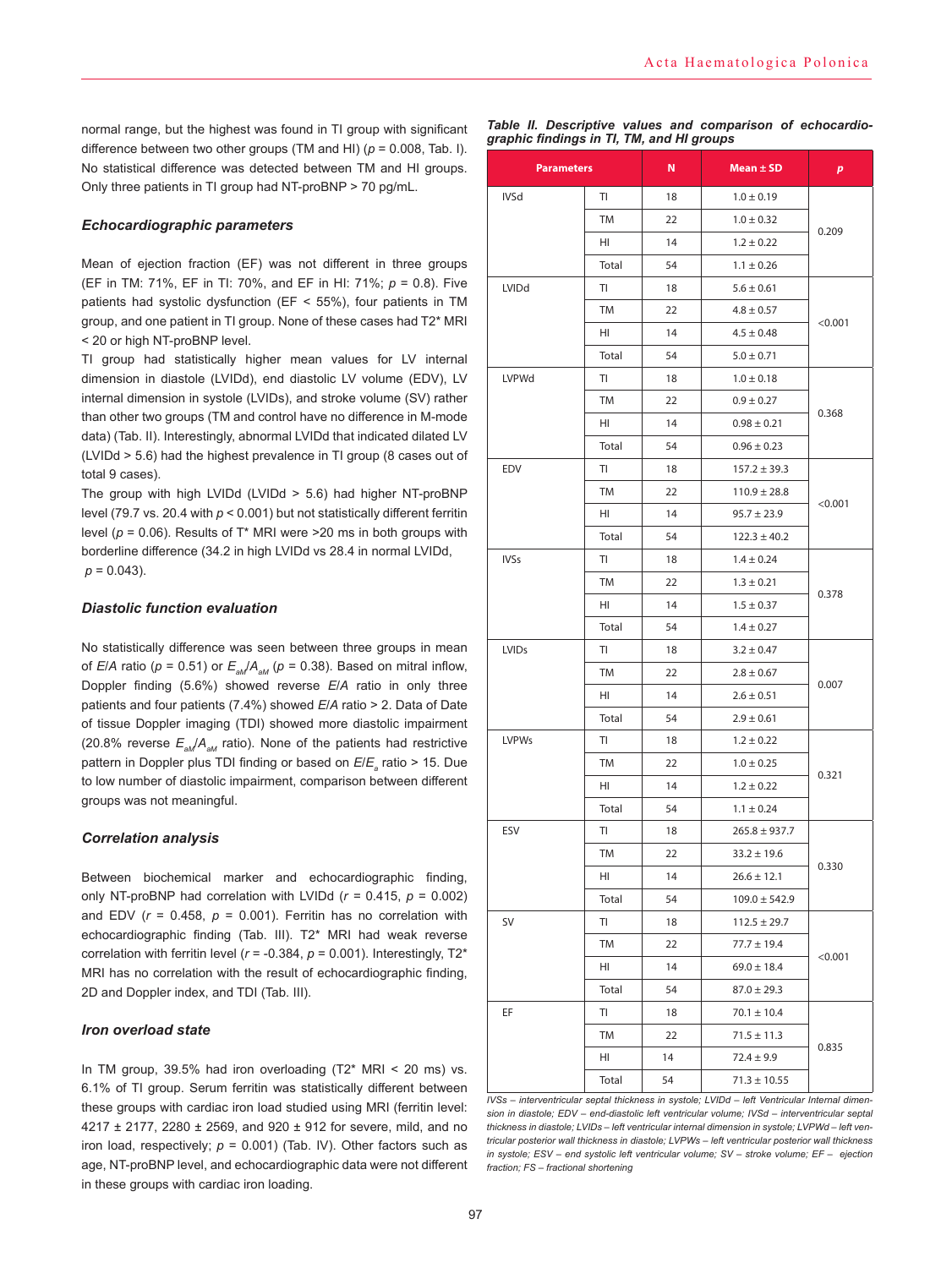| <b>Parameters</b>    |                | <b>Ferritin</b> | <b>T2* MRI</b> | <b>NT-proBNP</b> | <b>LVIDd</b> | <b>EDV</b>   | <b>ESV</b>   | <b>E/A ratio mitral</b> | $E_a/A_a$ ratio |
|----------------------|----------------|-----------------|----------------|------------------|--------------|--------------|--------------|-------------------------|-----------------|
| Ferritin             | Pearson        | $\mathbf{1}$    | $-0.368**$     | $-0.099$         | 0.154        | 0.130        | 0.038        | 0.113                   | 0.043           |
|                      | P              |                 | 0.002          | 0.355            | 0.270        | 0.352        | 0.788        | 0.418                   | 0.758           |
|                      | $\overline{N}$ | 92              | 70             | 89               | 53           | 53           | 53           | 54                      | 53              |
| T <sub>2</sub> * MRI | Pearson        | $-0.368**$      | $\mathbf{1}$   | 0.111            | 0.193        | 0.185        | 0.093        | 0.315                   | $-0.044$        |
|                      | P              | 0.002           |                | 0.366            | 0.267        | 0.287        | 0.597        | 0.061                   | 0.804           |
|                      | N              | 70              | 71             | 68               | 35           | 35           | 35           | 36                      | 35              |
| NT-proBNP            | Pearson        | $-0.099$        | 0.111          | $\mathbf{1}$     | $0.415$ **   | $0.458**$    | 0.026        | $-0.115$                | $-0.062$        |
|                      | P              | 0.355           | 0.366          |                  | 0.002        | 0.001        | 0.853        | 0.408                   | 0.658           |
|                      | $\overline{N}$ | 89              | 68             | 93               | 53           | 53           | 53           | 54                      | 53              |
| LVIDd                | Pearson        | 0.154           | 0.193          | $0.415**$        | $\mathbf{1}$ | $0.994**$    | 0.094        | 0.027                   | $-0.124$        |
|                      | P              | 0.270           | 0.267          | 0.002            |              | 0.000        | 0.500        | 0.847                   | 0.377           |
|                      | N              | 53              | 35             | 53               | 54           | 54           | 54           | 54                      | 53              |
| EDV                  | Pearson        | 0.130           | 0.185          | $0.458**$        | $0.994**$    | $\mathbf{1}$ | 0.083        | 0.012                   | $-0.141$        |
|                      | $\mathsf{P}$   | 0.352           | 0.287          | 0.001            | 0.000        |              | 0.548        | 0.933                   | 0.313           |
|                      | $\overline{N}$ | 53              | 35             | 53               | 54           | 54           | 54           | 54                      | 53              |
| ESV                  | Pearson        | 0.038           | 0.093          | 0.026            | 0.094        | 0.083        | $\mathbf{1}$ | 0.093                   | $0.358**$       |
|                      | P              | 0.788           | 0.597          | 0.853            | 0.500        | 0.548        |              | 0.502                   | 0.009           |
|                      | $\overline{N}$ | 53              | 35             | 53               | 54           | 54           | 54           | 54                      | 53              |
| E/A ratio mitral     | Pearson        | 0.113           | 0.315          | $-0.115$         | 0.027        | 0.012        | 0.093        | $\mathbf{1}$            | 0.076           |
|                      | P              | 0.418           | 0.061          | 0.408            | 0.847        | 0.933        | 0.502        |                         | 0.586           |
|                      | $\overline{N}$ | 54              | 36             | 54               | 54           | 54           | 54           | 55                      | 54              |
| Ea/Aa ratio          | Pearson        | 0.043           | $-0.044$       | $-0.062$         | $-0.124$     | $-0.141$     | $0.358**$    | 0.076                   | $\mathbf{1}$    |
|                      | P              | 0.758           | 0.804          | 0.658            | 0.377        | 0.313        | 0.009        | 0.586                   |                 |
|                      | $\overline{N}$ | 53              | 35             | 53               | 53           | 53           | 53           | 54                      | 54              |

## *Table III. Correlation analysis between biochemical marker and echocardiographic findings*

*\*\*Correlation is significant at the 0.01 level (two-tailed); NT-proBNP – N-terminal pro B-type natriuretic peptide; LVIDd – left Ventricular Internal; dimension in diastole; EDV – end-diastolic left ventricular volume; ESV – end-systolic left ventricular volume*

#### *Table IV. Ferritin, age, NT-proBNP level, and echocardiographic data in different categories of iron overload according to T2\* MRI*

|                   |                          |                | 95% confidence interval for mean |                    |       |
|-------------------|--------------------------|----------------|----------------------------------|--------------------|-------|
| <b>Parameters</b> | T2* MRI category         | $\mathbb{N}$   | <b>Lower bound</b>               | <b>Upper bound</b> | p     |
| Ferritin          | $< 10$ ms                | 6              | 1932.5                           | 6502.1             | 0.001 |
|                   | $\geq 10$ ms and < 20 ms | 11             | 553.8                            | 4006.6             |       |
|                   | $\geq 20$ ms             | 53             | 668.9                            | 1172.0             |       |
|                   | Total                    | 70             | 1009.4                           | 1824.1             |       |
| NT-proBNP         | $< 10$ ms                | 6              | $-15.9$                          | 74.3               | 0.972 |
|                   | $\geq 10$ ms and < 20 ms | 10             | 9.1                              | 44.7               |       |
|                   | $\geq 20$ ms             | 52             | 22.0                             | 36.2               |       |
|                   | Total                    | 68             | 22.3                             | 35.2               |       |
| EF                | $< 10$ ms                | $\overline{2}$ | 29.5                             | 121.0              | 0.127 |
|                   | $\geq 10$ ms and < 20 ms | 6              | 75.4                             | 84.3               |       |
|                   | $\geq 20$ ms             | 27             | 66.6                             | 75.0               |       |
|                   | Total                    | 35             | 69.1                             | 76.1               |       |
| EDV               | $< 10$ ms                | $\overline{2}$ | 37.9                             | 249.2              | 0.255 |
|                   | $\geq 10$ ms and < 20 ms | 6              | 71.5                             | 137.4              |       |
|                   | $\geq 20$ ms             | 27             | 116.6                            | 149.6              |       |
|                   | Total                    | 35             | 115.0                            | 142.6              |       |
| Age               | $< 10$ ms                | 6              | 23.3                             | 31.2               | 0.920 |
|                   | $\geq 10$ ms and < 20 ms | 11             | 20.3                             | 31.3               |       |
|                   | $\geq 20$ ms             | 54             | 24.2                             | 28.3               |       |
|                   | Total                    | 71             | 24.5                             | 28.0               |       |
| E/A ratio mitral  | $< 10$ ms                | $\overline{2}$ | $-0.09$                          | 2.95               | 0.802 |
|                   | $\geq 10$ ms and < 20 ms | $\overline{7}$ | 0.98                             | 1.73               |       |
|                   | $\geq 20$ ms             | 27             | 1.30                             | 1.65               |       |
|                   | Total                    | 36             | 1.30                             | 1.59               |       |
| Ea/Aa ratio       | $< 10$ ms                | $\overline{2}$ | $-3.62$                          | 6.27               | 0.542 |
|                   | $\geq 10$ ms and < 20 ms | $\overline{7}$ | 1.38                             | 2.18               |       |
|                   | $\geq$ 20 ms             | 26             | 1.44                             | 1.88               |       |
|                   | Total                    | 35             | 1.49                             | 1.84               |       |

*NT-proBNP – N-terminal pro B-type natriuretic peptide; EF – ejection fraction; EDV – end-diastolic left ventricular volume*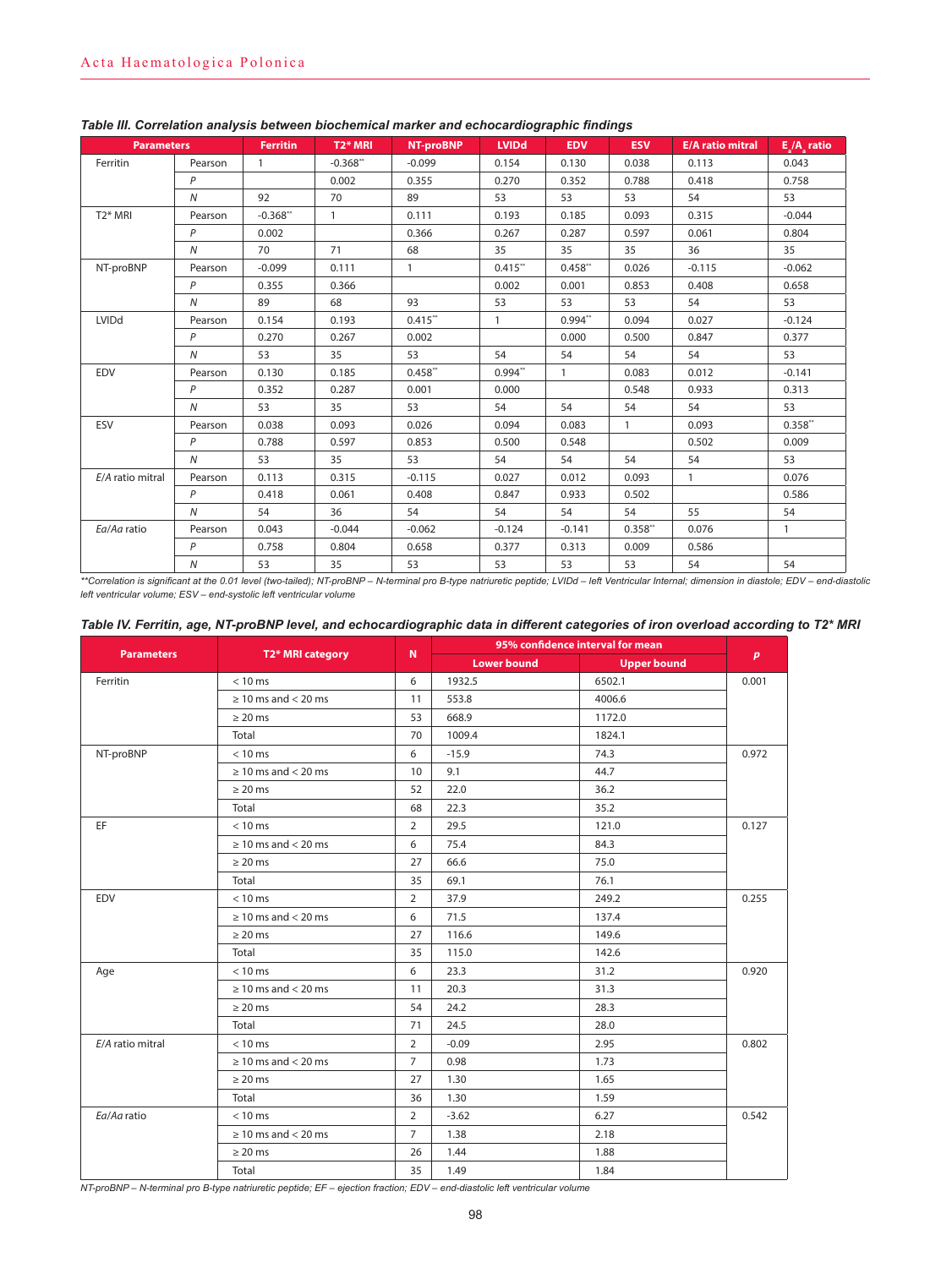## **Discussion**

This is a cross-sectional study on patients with β-thalassemia syndrome and age and gender-matched healthy controls. In this study, the NT-proBNP and serum ferritin levels, systolic and diastolic functions of the LV on standard Doppler and pulsed Doppler tissue imaging, and T2\* MRI results in β-thalassemia patients were compared with each other and with HI.

In this study, serum ferritin level was significantly higher in the TM group compared with TI and HI groups, and statistically significant between patients and HI group. Higher ferritin level was due to suboptimal chelation therapy in these patients [29]. Our study showed more advance iron loading class in cardiac MRI associated with higher level of serum ferritin although there is no linear correlation with cardiac MRI index and serum ferritin. This study also showed that biochemical markers (ferritin and NT-proBNP) are weak indicators of iron loading state and they cannot predict level of iron loading. NT-proBNP has weak correlation with cardiac MRI index but it cannot predict iron overloading even in severe case of cardiac iron overload (mean NT-proBNP 29.1, 26.9, and 29.1 for severe, mild, and no iron load in T2<sup>\*</sup> MRI;  $p = 0.9$ ) and should not be used as a marker of cardiac iron load.

Systolic function is a nonsensitive and nonspecific marker of cardiac iron loading which was confirmed in this study and other studies. Even severe iron loading (T2\* MRI < 10 ms) may be present with good LV systolic function, iron overload appears to mediate the impaired diastolic function leading to stiffness of the myocardial wall but LV systolic function preserves normal [29]. Diastolic dysfunction was not common in this study and we had no correlation between cardiac iron state and echocardiographic diastolic function parameters. It seems that these parameters are not sensitive to detect iron overloading (only one of diastolic dysfunction cases had abnormal T2\*MRI). Therefore, echocardiography is neither sensitive nor specific for diagnosis of cardiac iron overload state.

In this study, most of the cases with abnormal cardiac iron load belong to TM group (88% of all cases with cardiac MRI < 20 ms). This group had highest ferritin level but interestingly they had better echocardiographic marker than TI group. In addition to less serum ferritin in TI, these patients had more LV dilation (44% in TI vs. 4% in TM) and LV diastolic dysfunction was more common in TI group (16.6% in TI vs. 9% in TM).

The end diastolic LV volume, diastolic interventricular septal thickness, the LV posterior wall thickness, SV, and the end systolic volume were statistically higher in TI group compared with TM and HI groups. All of these indices, which are indicative of increased cardiac load, may affect chronic anemia in TI paxtients. Similar observations by Amoozgar et al. showed that peak systolic velocity of the posterior wall was significantly higher in TI compared with controls (*p* < 0.05) [30].

The tricuspid inflow diastolic and mitral wave velocities were significantly higher in TI group. Compared with TM and HI groups, the LV diastolic indices of TI showed higher early LV diastolic filling, and higher *E*/*A* ratio in TM suggested restrictive diastolic pattern and stiff myocardial wall. These findings are confirmed from the study by Yaprak et al. [31].

Tissue Doppler study showed that the mitral annulus systolic velocity was statistically significant between TI and HI groups. The mitral annulus early diastolic velocity was significantly higher in thalassemia patients. The mitral annulus late diastolic velocity was significantly higher in TI but the study by Amoozgar et al. showed that pulse tissue Doppler of the lateral mitral annulus had not significantly changed in TI compared with control [30].

The systolic velocity of septum was significantly higher in TI group compared with TM and HI, which may be due to the effect of chronic anemia on intermedia patients. Higher and statistically significant tricuspid annulus systolic velocity and inflow early and late diastolic velocity in β-thalassemia patients compared with control indicated anemia and hyperdynamic state. The findings by Amoozgar et al. [30] showed that the peak systolic velocity of the septum and the tricuspid annulus had increased significantly in TI patients.

The mean serum NT-proBNP level, as an indicator of asymptomatic LV dysfunction, was higher in thalassemia group than control group. However, there was near to statistically significant difference between TI and control, and statistically significant differences also exist between TI and TM groups which may be due to the effect of irregular transfusion on increased cardiac volume and pressure overload in TI patients. Özyörük et al. [32] and Eghbali et al. [33] found that NT-proBNP levels were significantly higher in thalassemia patients in comparison with normal subjects.

In this study, the serum level of proBNP in TM and TI in the absence of overt heart failure was normal with no correlation with  $E/E_{ax}$  ratio, but in a report by Kremastinos et al. [34] patients with TM with no heart failure had higher NT-proBNP and *E*/*Eam* ratio compared with controls with positive correlation between both variables. It was also found that NT-proBNP serum level significantly increased in patients with documented LV diastolic dysfunction [34]. This difference between studies may be due to better chronic care in our patients.

We found that cardiac T2\*MRI did not have statistically significant relationship with serum ferritin or NT-proBNP level, although there was significant difference between β-thalassemia patients and control group. This may indicate that iron status is an unreliable parameter for management of cardiologic complication in β-thalassemia patients. Similar observations were reported by Anderson et al. [10]. We may need a large cohort of β-thalassemia patients to study carefully and closely the relationship between cardiac T2\* MRI and serum NT-proBNP level.

Although we could not find significant correlation between M-mode and T2\* MRI index in TM and TI, correlation between cardiac T2\* MRI and Doppler echocardiography indices in TI may be explained by the effect of irregular transfusion in TI patients which affects LV function. Although mean serum proBNP level was higher in TI compared with TM and control groups, myocardial iron content cannot be predicted from serum proBNP. Early diagnosis and treatment of myocardial iron overload is likely to prevent the mortality in patients with established ventricular dysfunction.

Since proBNP levels were not significantly increased in documented LV diastolic dysfunction, this factor may not be sensitive for detection of latent LV diastolic dysfunction in early stages of disease progression.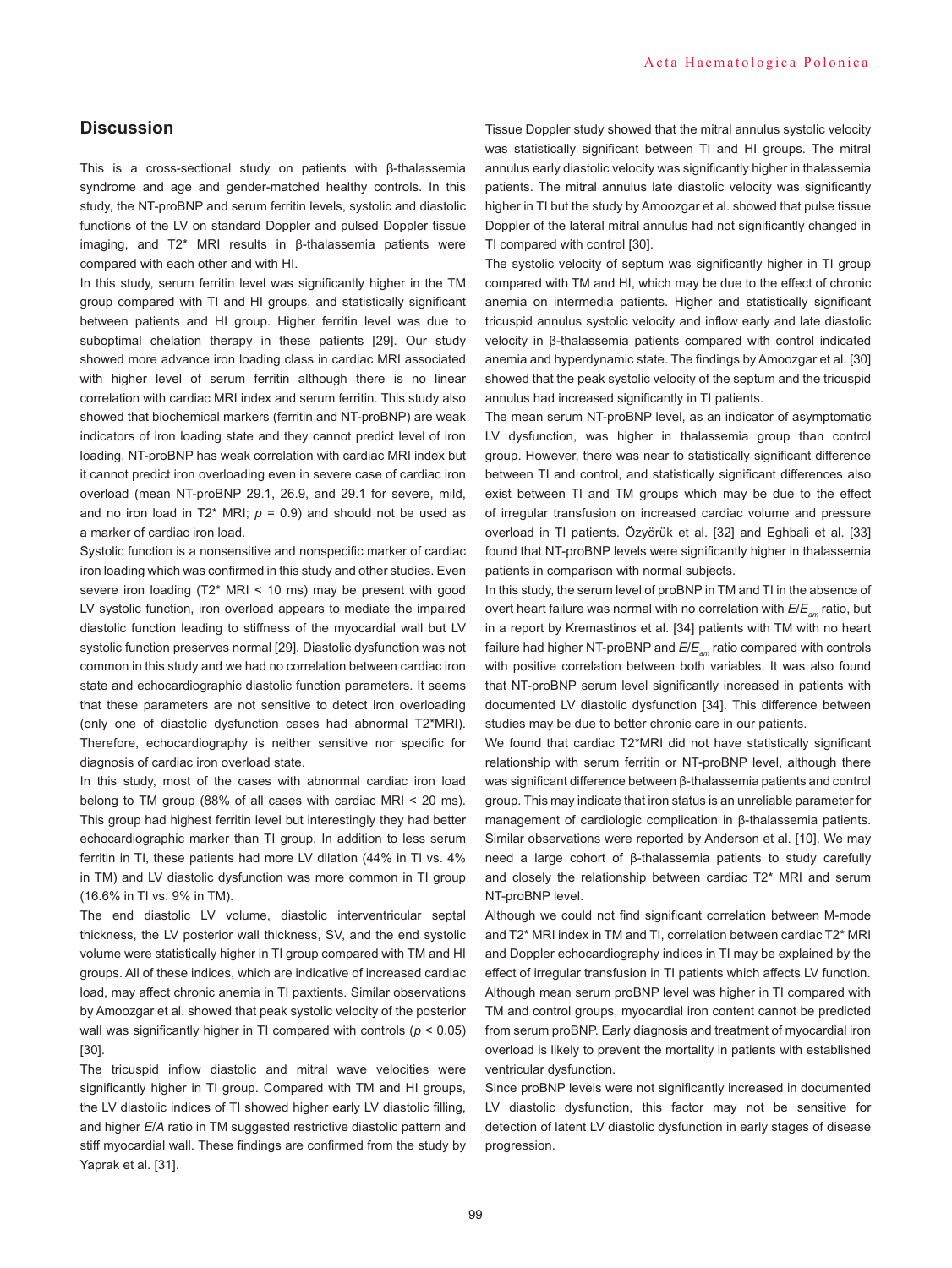#### *Authors̕ contributions*

SS, NSH, SH, HA, and MK – paper design. SS, SS, HM, and ORZ – manuscript writing. All authors – revision of manuscript.

#### *Conflict of interest*

The authors declare that they have no conflict of interest.

#### *Financial support*

None.

### **References**

- [1] Olivieri NF. The β-thalassemias. N Engl J Med 1999;341:99–109.
- [2] Rivella S. Ineffective erythropoiesis and thalassemias. Curr Opin Hematol 2009;16:187–94.
- [3] Cao A. Diagnosis of beta-thalassemia intermedia at presentation. Birth Defects Orig Artic Ser 1988;23:219–26.
- [4] Olivieri NF, Brittenham GM. Iron-chelating therapy and the treatment of thalassemia. Blood 1997;89:739–61.
- [5] Olivieri NF, Nathan DG, MacMillan JH, et al. Survival in medically treated patients with homozygous beta-thalassemia. N Engl J Med 1994;331:574–8.
- [6] Borgna-Pignatti C, Rugolotto S, De Stefano P, et al. Survival and complications in patients with thalassemia major treated with transfusion and deferoxamine. Haematologica 2004;89:1187–93.
- [7] Gabutti V, Piga A. Results of long-term iron-chelating therapy. Acta Haematol 1996;95:26–36.
- [8] Telfer P, Prestcott E, Holden S, Walker M, Hoffbrand A, Wonke B. Hepatic iron concentration combined with long-term monitoring of serum ferritin to predict complications of iron overload in thalassaemia major. Br J Haematol 2000;110:971–7.
- [9] Davis BA, O'Sullivan C, Jarritt PH, Porter JB. Value of sequential monitoring of left ventricular ejection fraction in the management of thalassemia major. Blood 2004;104:263–9.
- [10] Anderson LJ, Holden S, Davis B, et al. Cardiovascular T2-star (T2\*) magnetic resonance for the early diagnosis of myocardial iron overload. Eur Heart J 2001;22:2171–9.
- [11] Porter JB. Practical management of iron overload. Br J Haematol 2001;115:239–52.
- [12] Wood JC. Magnetic resonance imaging measurement of iron overload. Curr Opin Hematol 2007;14:183–90.
- [13] Wood JC, Enriquez C, Ghugre N, et al. Physiology and pathophysiology of iron cardiomyopathy in thalassemia. Ann N Y Acad Sci 2005;1054:386–95.
- [14] Wood JC, Tyszka JM, Carson S, Nelson MD, Coates TD. Myocardial iron loading in transfusion-dependent thalassemia and sickle cell disease. Blood 2004;103:1934–6.
- [15] Tanner MA, Galanello R, Dessi C, et al. A randomized, placebocontrolled, double-blind trial of the effect of combined therapy with deferoxamine and deferiprone on myocardial iron in thalassemia

#### *Ethics*

The work described in this article has been carried out in accordance with The Code of Ethics of the World Medical Association (Declaration of Helsinki) for experiments involving humans; EU Directive 2010/63/ EU for animal experiments; Uniform requirements for manuscripts submitted to biomedical journals.

major using cardiovascular magnetic resonance. Circulation 2007;115:1876–84.

- [16] Wood JC, Otto-Duessel M, Aguilar M, et al. Cardiac iron determines cardiac T2\*, T2, and T1 in the gerbil model of iron cardiomyopathy. Circulation 2005;112:535–43.
- [17] Ghugre NR, Enriquez CM, Gonzalez I, Nelson MD, Coates TD, Wood JC. MRI detects myocardial iron in the human heart. Magn Reson Med 2006;56:681–6.
- [18] Borgna-Pignatti C, Cappellini MD, De Stefano P, et al. Cardiac morbidity and mortality in deferoxamine-or deferiprone-treated patients with thalassemia major. Blood 2006;107:3733–7.
- [19] Addicks K, Forssmann W, Henkel H, et al. Calcium-calmodulin antagonists influence release of cardiodilatin/ANP from atrial cardiocytes. Eur Heart J 1989, p. 233–4.
- [20] Mizelle HL, Gaillard CA, Manning RD, Hall JE. Mechanism of decreased cardiac output during ANP infusion in conscious anephric dogs. Am J Physiol 1992;262:R120–5.
- [21] Kremastinos DT, Tsiapras DP, Kostopoulou AG, Hamodraka ES, Chaidaroglou AS, Kapsali ED. NT-proBNP levels and diastolic dysfunction in β-thalassaemia major patients. Eur J Heart Fail 2007;9:531–6.
- [22] Clerico A, Zaninotto M, Prontera C, et al. State of the art of BNP and NT-proBNP immunoassays: the CardioOrmoCheck study. Clinica Chim Acta 2012;414:112–9.
- [23] Mueller T, Gegenhuber A, Poelz W, Haltmayer M. Diagnostic accuracy of B type natriuretic peptide and amino terminal proBNP in the emergency diagnosis of heart failure. Heart 2005;91:606–12.
- [24] Richards M, Nicholls MG, Espiner EA, et al. Comparison of B-type natriuretic peptides for assessment of cardiac function and prognosis in stable ischemic heart disease. J Am Coll Cardiol 2006;47:52–60.
- [25] Wang TJ, Larson MG, Levy D, et al. Plasma natriuretic peptide levels and the risk of cardiovascular events and death. N Engl J Med 2004;350:655–63.
- [26]Maisel AS, Clopton P, Krishnaswamy P, et al. Impact of age, race, and sex on the ability of B-type natriuretic peptide to aid in the emergency diagnosis of heart failure: results from the Breathing Not Properly (BNP) multinational study. Am Heart J 2004;147:1078–84.